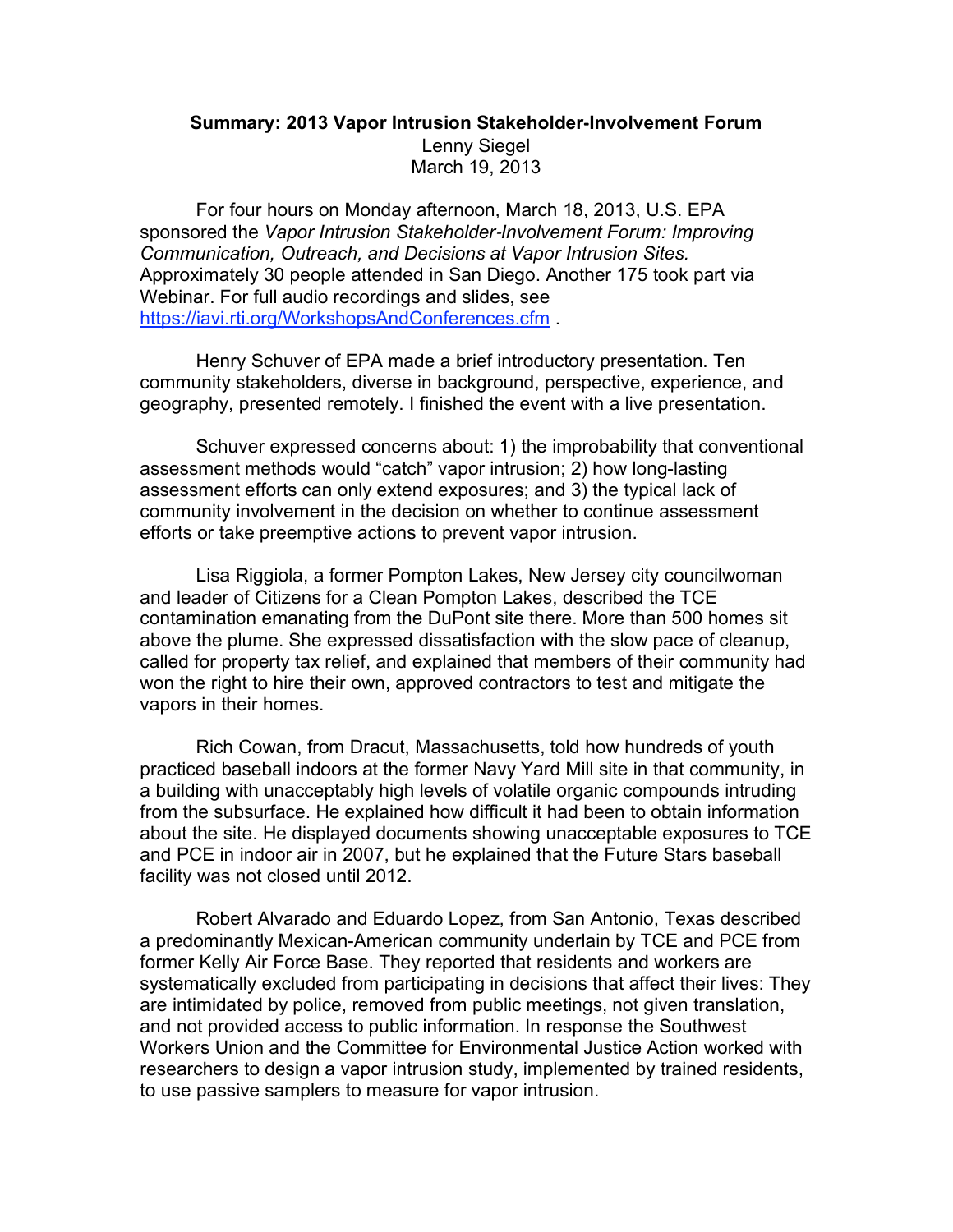Ken Deschere, of Ithaca-South Hill Industrial Pollution, Ithaca, New York described the TCE contamination from the Morse Chain/Emerson Power Transmission site. He explained how the New York Department of Environmental Conservation considered residential sampling results to be private. So his wife went door to door collecting that data, and a community volunteer compiled the results on the Web. That way the neighbors could understand how the toxins were moving down the hill and know where they were and what patterns were being found.

Lisa Baldwin, a member of the Buncombe County School Board in Asheville, North Carolina described how the School District plans to construct a new high school in its administration building complex, a former Square D electronic plant downhill from a volatile organic compound plume from the remaining Square D property. She said the boundary of the plume is not well defined, and she asked: "What would you do if you were asked to put students on this property?"

Jane Horton lives on the edge of the Middlefield-Ellis-Whisman (MEW) Superfund Study Area in Mountain View, California. She retold how she was denied vapor intrusion sampling in her home because the TCE plume was drawn in the street in front of her house. She also reported that other residents of her neighborhood may be impacted by a newly discovered arm of the MEW plume, Finally, she covered several scenarios to explain why residential property owners may be reluctant to authorize testing on their property.

Andy Williams, of Watertown, New York described the difficulty he and his neighbors have had obtaining information about TCE contamination from the New York Air Brake site. He called for a public database of sampling results to create an atmosphere of responsibility and accountability. He said that testing once and walking away leaves the most vulnerable at risk when science drives standards down.

Bob Moss from Palo Alto, California told how new construction projects in contaminated areas of Palo Alto were not subject to the same requirements imposed in adjacent Mountain View. He attributed this to the fact that the Regional Water Board, not EPA, is the lead regulator of the Superfund sites in question. Moss reported, "The only time vapor barriers and indoor air sampling has been required for a new building in Palo Alto was after I spent years demanding that it be a condition of project approval."

Dave Ogren talked about the CTS site near, Asheville, North Carolina. He recounted how regulatory agencies repeatedly ignored warnings from residents about the contamination. Today, a family living just downhill from the site, with health problems potentially connected to their documented exposures to TCE from the CTS, want indoor air sampling. However, EPA is unwilling to proceed